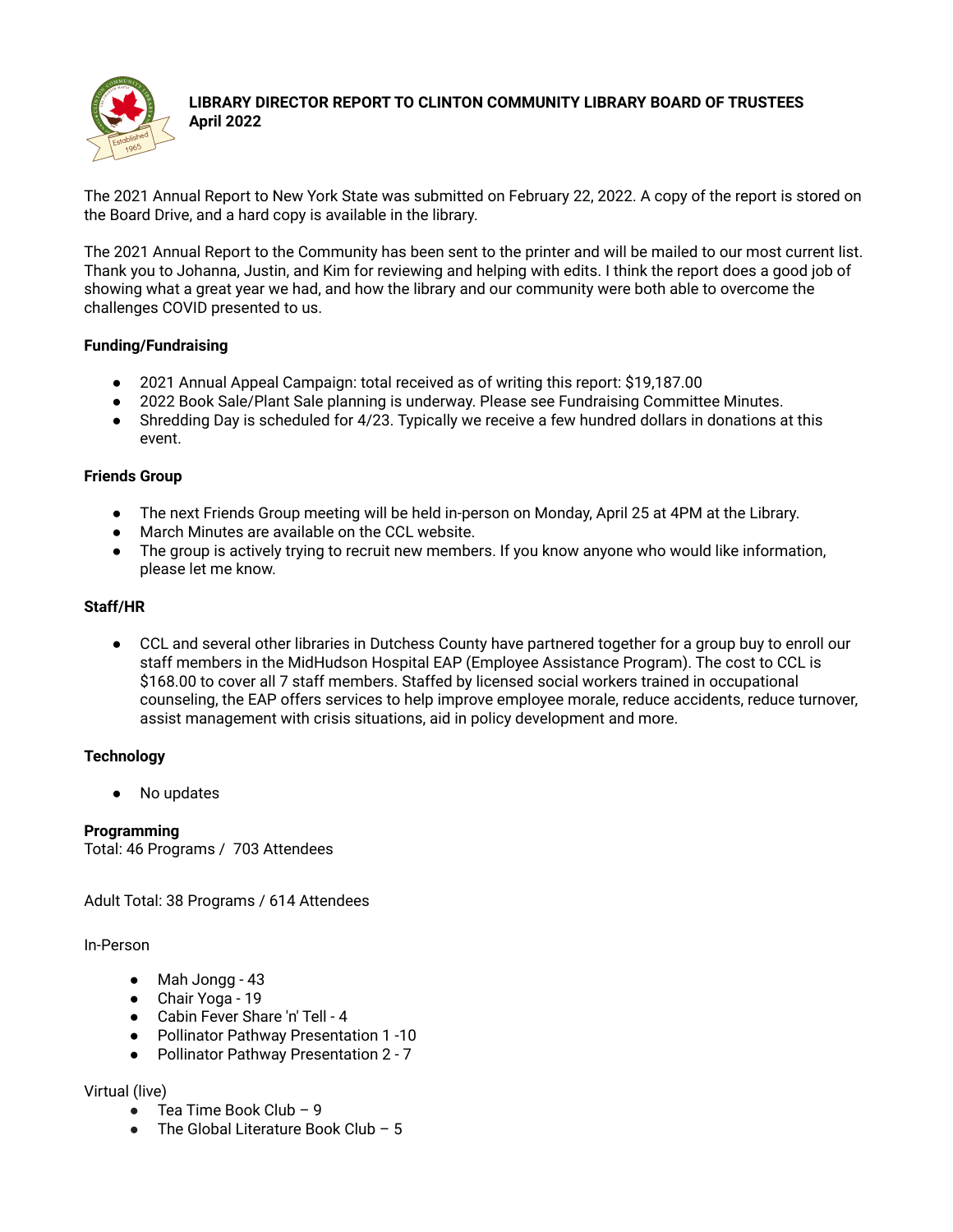- Growing Orchids at Home 10
- Irish Genealogy 8
- One on One Genealogy 4
- Lotus Flower Lantern Craft 17
- Thomas Cole and the Hudson River School 32
- Virtual Tour of the New York Public Library 50
- All-Level Yoga Online 87
- Qi Gong Online 270
- Chair Yoga Online 30

Tech Help: 9 In-Person

Children Total: 7 Programs / 89 Attendees

- Storytime On the Dot 55
- Angell Family Visit 14
- Mind Time 18

Teens Total: 0 Programs / 0 Attendees

### **Circulation & Statistics**

| <b>CIRCULATION (CHECKOUT) STATISTICS</b><br><b>Clinton Corners</b> |                |            |
|--------------------------------------------------------------------|----------------|------------|
|                                                                    | <b>Mar 22</b>  |            |
| <b>ANNUAL RPT</b>                                                  | <b>PERCENT</b> | <b>QTY</b> |
| <b>FICTION</b>                                                     | 35.2%          | 238        |
| <b>VIDEORECORDING</b>                                              | 20.7%          | 140        |
| <b>JUV-FICTION</b>                                                 | 19.5%          | 132        |
| <b>NON-FICTION</b>                                                 | 18.9%          | 128        |
| <b>JUV-NON-FIC</b>                                                 | 3.4%           | 23         |
| SOUNDRECORDING                                                     | 1.3%           | 9          |
| J-VIDEO                                                            | 0.4%           | 3          |
| ILL                                                                | $0.0\%$        | 0          |
| EQUIP/REALIA                                                       | 0.4%           | 3          |
| J-AUDIO                                                            | 0.1%           | 1          |
| TOTAL                                                              | 100.0%         | 677        |

Wireless Usage: 78 Overdrive eBook circulation: 277 Overdrive eAudio: 138 Overdrive eMagazine: 101 Hoopla Borrows: 90 Kanopy Plays: 42

# **Trustee Resources & News from MHLS**

Kristin O'Neill, Assistant Director of the Committee on Open Government, will present an online program, Freedom of Information Law training, on Thursday, March 24th at 10:00am. The program will consist of a one-hour